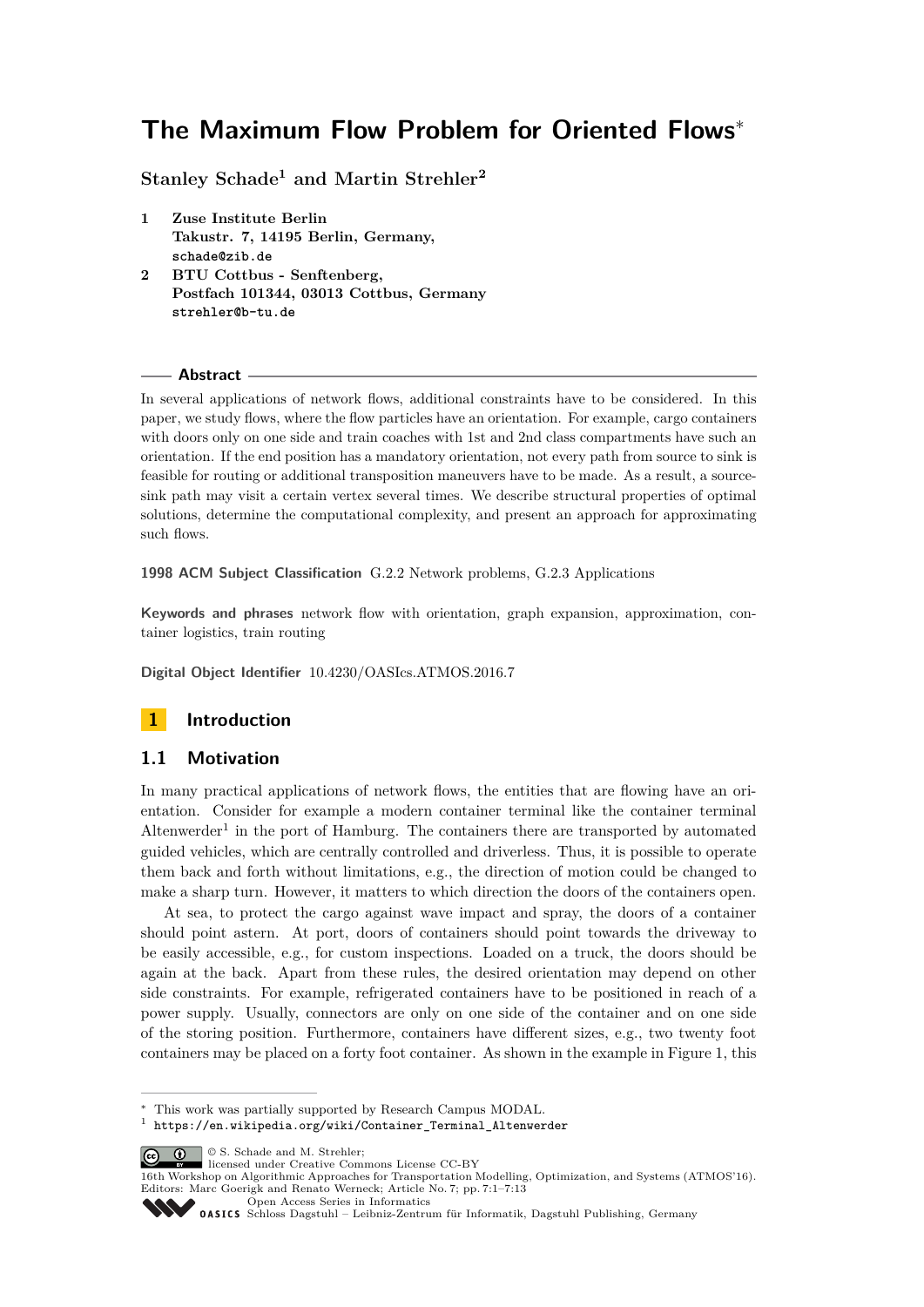<span id="page-1-0"></span>

**Figure 1** Oriented flows occur, e.g., when handling containers at a terminal. The red paths are shorter, but the desired orientation is not achieved. The green paths fulfill all requirements, but detours or additional moves to change the orientation are needed. Considering several automated guided vehicles carrying containers at the same time, i.e., the corresponding network flow problem, the orientation constraints may cause a significant drop in the network's capacity due to such extra moves.

may lead to detours or transposition maneuvers while handling these containers to achieve the desired orientations.

Another practical example is the orientation of railcars, where the orientation indicates, e.g., whether the first or second class is at the beginning of a car and is relevant considering seat numbering, rest rooms, or luggage compartments. At terminals, trains have to reverse out of the station, thus, changing their orientation. These aspects are particularly relevant in rolling stock rotation planning.

The considered applications surely involve dynamic aspects, but here, we are going to study the underlying static flow problem. Regarding the corresponding static maximum flow problem of this underlying routing problem, e.g., handling several containers at the same time, also yields bounds to the performance of the network and the dual cut problem enables to identify bottlenecks in the current infrastructure.

We can incorporate the orientation of containers by also equipping the flow units with an orientation which indicates whether the doors of the corresponding transported containers head into the direction of motion. It should be noted that this orientation of flow must not be confused with the orientation of arcs. Each arc can only be used in the correct direction, but flow particles on this arc may have both orientations.

## <span id="page-1-1"></span>**1.2 Related work**

The maximum flow problem is a well-known linear optimization problem. Even without the use of the sophisticated tools of linear programming, one can easily determine an optimal solution, which can be chosen to be integral if the capacities are integral, in strongly polynomial time. There is a huge number of fast combinatorial algorithms available, see [\[9\]](#page-12-1) for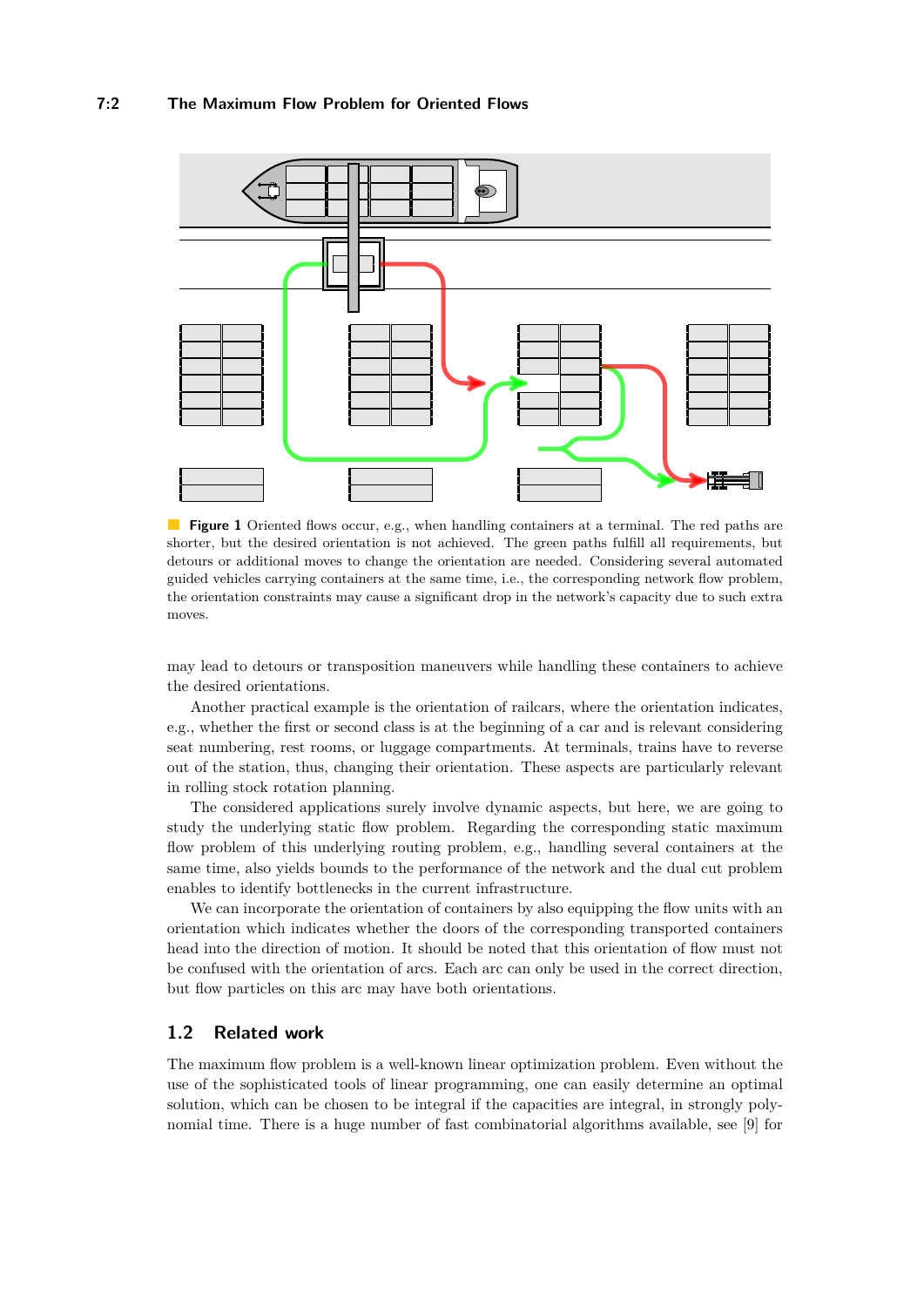#### **Stanley Schade and Martin Strehler 7:3**

an overview. The optimality of a solution can be proven using a minimum source-sink cut as demonstrated by Ford and Fulkerson's max-flow min-cut theorem [\[6\]](#page-12-2).

In the following, we will distinguish between combinatorial algorithms, e.g., algorithms that are increasing the flow value on augmenting paths, and linear programming based approaches. Of course, also the simplex algorithm for solving linear programs can be considered to be combinatorial, but it may have an exponential running time. Polynomial-time algorithms for solving linear programs like the ellipsoid method or inner points algorithms are rather purely numerical approaches. Nevertheless, combinatorially easy problems and good polyhedral descriptions are closely related [\[14\]](#page-12-3).

Tardos [\[15\]](#page-12-4) presents a linear programming algorithm that is independent of the size of numbers in the right-hand side of the constraints and in the objective. She concludes that the maximum-value multi-commodity flow problem is solvable in strongly polynomial time using linear programming. For the undirected case with two commodities a combinatorial algorithm is known and there is a max-flow min-cut theorem which is similar to the one for the single commodity case [\[10\]](#page-12-5). Also for this case, it is possible to find an half-integral solution if the capacities are integral [\[10\]](#page-12-5). If, additionally, the vertices are even, an integral solution can be found [\[13\]](#page-12-6). In general, finding an integral solution of the maximum-value flow problem for two or more commodities is an  $N\mathcal{P}$ -complete problem [\[5\]](#page-12-7).

Furthermore, also single-commodity network flow problems tend to become  $\mathcal{NP}$ -complete when additional constraints are added. For example, if a length bound for the used paths is added, it is even  $\mathcal{NP}$ -complete to compute a feasible path decomposition out of a feasible edge flow [\[2\]](#page-12-8). Confluent flows where the routing options in a vertex are limited cannot be approximated with arbitrary precision in polynomial time [\[4\]](#page-12-9). Hence, the computational complexity of the oriented flow problem is not clear a priori.

The routing of automated guided vehicles has been studied especially in a dynamic setting [\[8\]](#page-12-10). The cycle embedding problem [\[3\]](#page-12-11) is a subproblem that appears in rolling stock rotation planning for railways. One first detects cycles (rotations) in a coarse graph, which does not model orientations. The cycle embedding problem is to regain the same cycles in a finer graph that correctly models orientations. If it is restricted to standard arcs, it can be regarded as a special case of the directed oriented maximum flow problem in this paper.

## **1.3 Our contribution**

In this paper, we equip network flows with orientations. In Section [2,](#page-2-0) we demonstrate how we incorporate the orientations into the networks. Subsequently, we present the problem formulation for the oriented maximum flow problem which uses a graph expansion to keep track of the orientations. In Section [4,](#page-6-0) we examine the maximum oriented flow problem with respect to properties of maximum-value single-commodity and multi-commodity flow problems. In particular, we establish a dual bound and show that it is unlikely that there is a combinatorial polynomial-time algorithm that solves the problem. Instead, we show that there is a fully polynomial-time approximation scheme in Section [5.](#page-10-0)

# <span id="page-2-0"></span>**2 Problem Input**

As we want to incorporate orientations into the maximum flow problem, we require a flow network  $\mathcal{N} = (G, u, s, t)$ , where  $G = (V, A)$  is a directed graph,  $u : A \to \mathbb{R}_+$  is the capacity function and *s*, *t* denote the source and the sink, respectively. Additionally, we define a finite set *S*, the *set of orientations* and  $o_s$ ,  $o_t \in S$ , the *orientation of the source* and the *orientation of the sink*. We also have to specify how the orientation changes at a vertex *v*.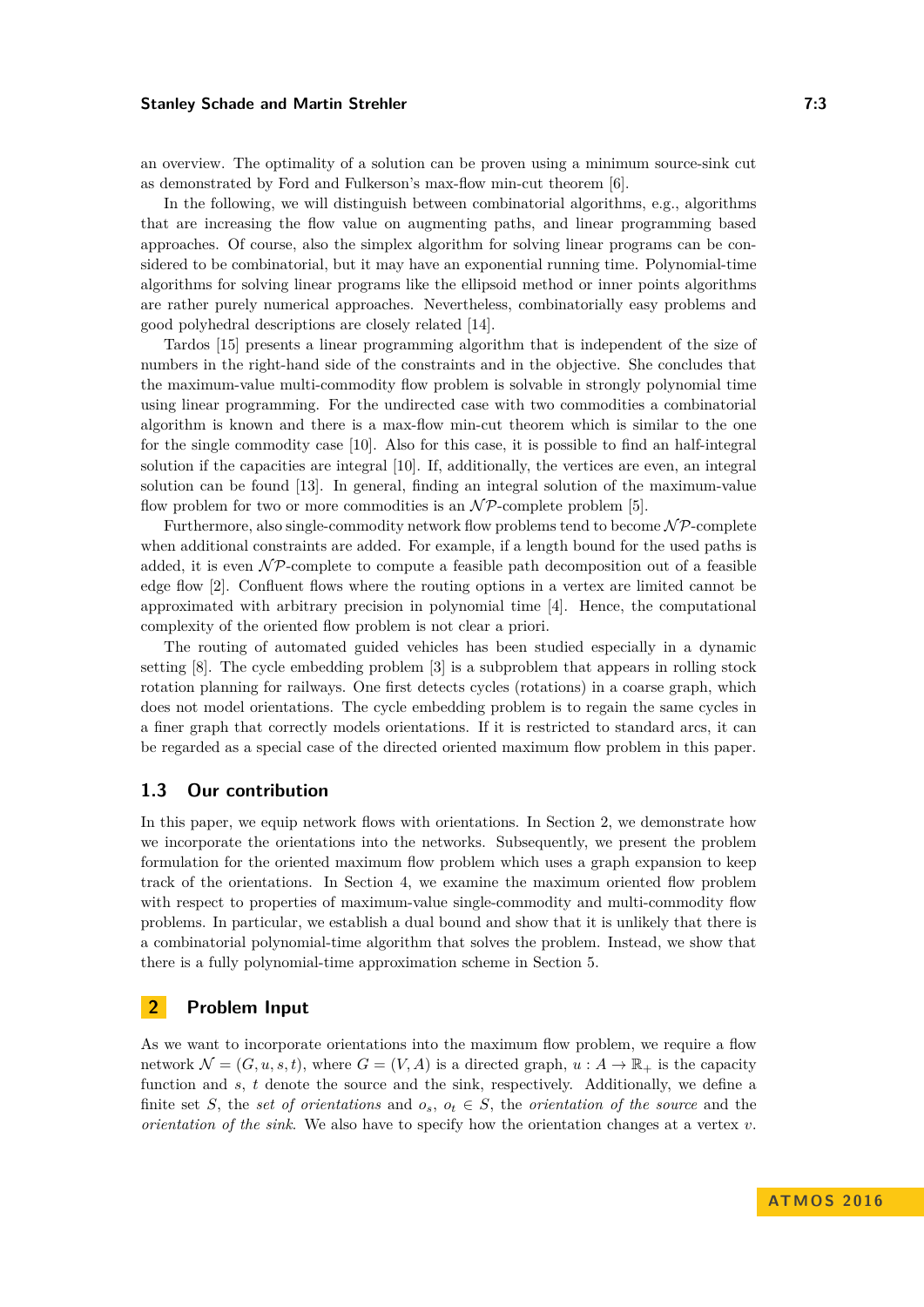## **7:4 The Maximum Flow Problem for Oriented Flows**

For every pair of an incoming arc  $e_1$  and an outgoing arc  $e_2$  of *v*, the *orientation transition function*  $r_v : \delta^-(v) \times \delta^+(v) \times S \to 2^S \setminus \{\emptyset\},\ r_v(e_1, e_2, o) \mapsto S^*$  specifies the set of possible orientations  $S^*$  of the outgoing flow on  $e_2$  for the fraction of the incoming flow on  $e_1$  with orientation *o*. Here,  $\delta^-(v)$  and  $\delta^+(v)$  denote the set of incoming and outgoing arcs of a vertex  $v \in V$ , respectively. We collect the orientation transitions functions of all vertices in *R*. The functions can also be given via a matrix representation. For each vertex  $v$ , we have a  $(\delta^-(v) \times S) \times (\delta^+(v) \times S)$  matrix with binary entries describing whether the transition is possible.

 $\triangleright$  **Definition 1.** Given a flow network  $\mathcal{N} = (G, u, s, t)$  and *S*,  $o_s$ ,  $o_t$  and *R* as described above,  $\mathcal{N}^* = (G, u, s, t, S, o_s, o_t, R)$  is called an *oriented network*.

While the above definition is very flexible, it is also tedious to specify all required parameters. If there are just two orientations, i.e.,  $|S| = 2$ , it is often more convenient to use the following alternative definition of the orientation transition function. Declare a map  $\hat{r}_v : \delta^-(v) \times \delta^+(v) \to \{-1, 0, 1\}$  for each vertex  $v \in V(G)$  and let  $\hat{r}_v(e_1, e_2)$  specify whether the orientation changes when the flow passes from  $e_1$  to  $e_2$ . We define that 1 indicates no alteration of the orientation, −1 indicates an alteration, and 0 means that the orientation may be altered.

This is a restriction of the previous definition, e.g., let  $S = \{+, -\}$  and  $\hat{r}_v(e_1, e_2) = -1$ . This can easily be modeled using  $r_v$  by setting  $r_v(e_1, e_2, +) = \{-\}$  and  $r_v(e_1, e_2, -) = \{+\}.$ But if the negative flow did not change the orientation when passing *v*, i.e.,  $r_v(e_1, e_2, +)$  ${-}$ } and  $r_v(e_1, e_2, -) = {-}$ }, this could not be modeled using  $\hat{r}_v$ , because the symmetry is lost. However, such a situation did not occur in our container applications. That is, there is no situation in which an AGV has to perform a motion that will result in a certain orientation regardless of the initial orientation. Hence, the restricted orientation transition may also suffice for modeling many other applications.

# **3 Graph Expansion Model**

We propose a model that makes use of graph expansion to represent oriented flows. In this model, every arc carries only flow of one orientation. Thus, the expanded graph, let us call it  $G^{\#}$ , contains several copies of every arc of the original graph *G*, that stems from the oriented network  $\mathcal{N}^* = \{G, u, s, t, S, o_s, o_t, R\}$ . Although these arc copies are distinct, they share a common capacity. We shall call them *partner arcs*. A second kind of arcs will model the orientation transition. Their head and tail correspond to the same vertex in *G*. Therefore, we shall call them *internal arcs*. To avoid confusion, we make the following definition.

**Definition 2.** A digraph is a tuple  $G = (V, A, h, t)$  that consists of the finite vertex set *V*, the finite arcs set *A* and the functions  $h, t : A \rightarrow V$  that associate each arc  $e \in A$ with a head h(*e*) and a tail t(*e*). We require h(*e*)  $\neq$  t(*e*)  $\forall$  *e*  $\in$  *A* and h(*e*<sub>1</sub>) = h(*e*<sub>2</sub>),  $t(e_1) = t(e_2), e_1, e_2 \in A \Rightarrow e_1 = e_2$ , i.e., we only consider simple digraphs.

 $\blacktriangleright$  Remark. It is sufficient to consider simple digraphs, as loops or parallel arcs can be replaced by two arcs and an artificial vertex that preserves the orientation.

Let us now specify in detail how to obtain an expanded graph  $G^*$ . An example is provided in Figure [2.](#page-4-0) We start with the set of partner arcs  $A_P^{\#} = A(G) \times S$ . We define the projections  $\text{proto}_P: A_P^{\#} \to A(G), (a, o) \mapsto a$  and orient  $A_P^{\#} \to S, (a, o) \mapsto o$  that map a partner arc to its *prototype* or orientation, respectively. The arcs that share their capacity with a certain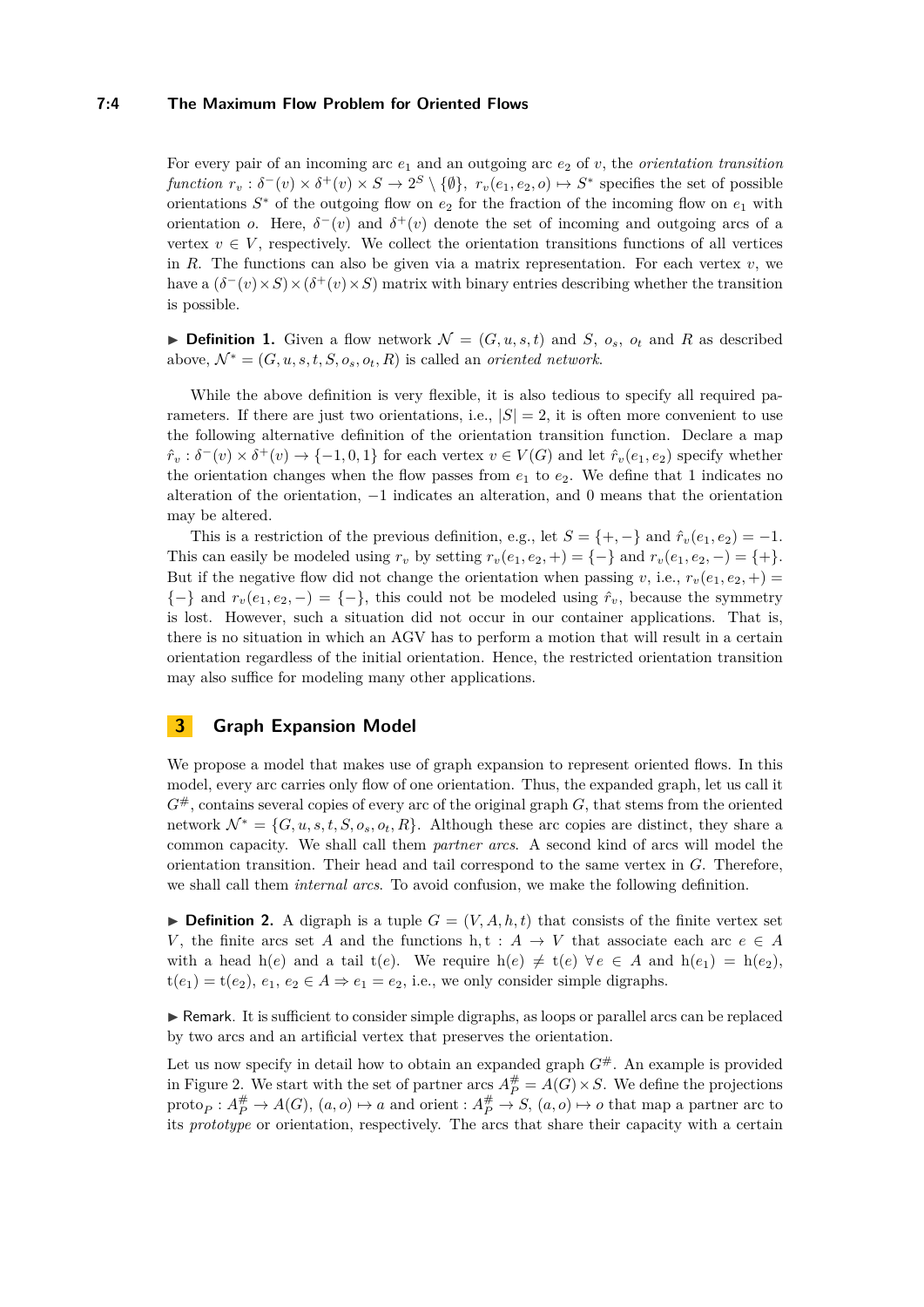<span id="page-4-0"></span>

**Figure 2** Example of an orientation-expanded graph with two orientations  $(S = \{+, -\})$ . On the left-hand side, the original graph with all arc capacities equal to 1, source orientation  $o_s = +$ , sink orientation  $o_t = -$ , and orientation transition functions  $\hat{r}_s(e_t, e_v) = \hat{r}_t(e_v, e_s) = 1$  and  $\hat{r}_v(e_s, e_t) =$ −1. On the right-hand side the corresponding expanded network is shown where the two orientation layers are visualized by different arc colors (+: red, −: blue). To demonstrate our notation, the red arc on the upper left and its incident vertices are labeled according to our definitions.

arc  $a \in A_P^{\#}$  are called the *partners of a* and we define  $\text{partner}(a) = \{e \in A_P^{\#} \mid \text{proto}(e) =$ proto(*a*). The vertex set of  $G^{\#}$  is defined as

$$
V(G^{\#}) = \bigcup_{a \in A(G)} (\{h(a), t(a)\} \times \{a\} \times S) \cup \{s_0, t_0\},\
$$

i.e., it consists of a super source and a super sink and the heads and tails of the partner arcs. For  $a \in A_P^{\#}$  the head is given by  $(h(\text{proto}_P(a)), \text{proto}_P(a), \text{orient}(a))$  and the corresponding tail is  $(t(\text{proto}_P(a)), \text{proto}_P(a), \text{orient}(a))$ . In Figure [2,](#page-4-0) the partner arcs are depicted in red and blue, since there are two orientations.

The black arcs in Figure [2](#page-4-0) are the internal arcs. Before we can define the set of internal arcs  $A_I^{\#}$ , we have to make a few preliminary definitions. The function  $\text{proto}_V : V(G^{\#}) \to$  $V(G), (v, \cdot, \cdot) \mapsto v \,\forall v \in V \setminus \{s, t\}, s_0 \mapsto s, t_0 \mapsto t$  associates every vertex of  $G^{\#}$  with its *prototype* in *G*. Let us denote all vertices of  $G^*$  that have the prototype  $v \in V(G)$  by a meta vertex  $v^{\#} = \{u \in V(G^{\#}) | \text{proto}_V(u) = v\}$ . We define  $\delta^-(v^{\#}) := \{e \in A_P^{\#} | h(e) \in v^{\#}\},$  $\delta^+(v^{\#}) := \{e \in A_P^{\#} \, | \, \text{t}(e) \in v^{\#}\}.$  Then, the set of internal arcs is

$$
A_I^{\#} = \bigcup_{v \in V(G)} \{ (e^-, e^+) \mid e^- \in \delta^-(v^{\#}), e^+ \in \delta^+(v^{\#}),
$$
  
orient $(e^+) \in r_v$ (proto<sub>P</sub> $(e^-)$ , proto<sub>P</sub> $(e^+)$ , orient $(e^-)$ ))}  
 $\cup \{ (s, e^+) \mid e^+ \in \delta^+(s^{\#}), \text{ orient}(e^+) = o_s \}$   
 $\cup \{ (e^-, t) \mid e^- \in \delta^-(t^{\#}), \text{ orient}(e^-) = o_t \}.$ 

It remains to define the heads and tails of the internal arcs. For an arc of the form  $(e^-, e^+)$ , the head is  $t(e^+)$  and, accordingly, the tail is  $h(e^-)$ . Therefore, it enables the flow to transit from  $e^-$  to  $e^+$ . For an arc of the form  $(s, e^+)$  the tail is the super source  $s_0$  and the head is t( $e^+$ ). Analogously, h( $e^-$ ) is the tail of an internal arc of the form  $(e^-, t)$  and the super sink  $t_0$  is its head.

**► Definition 3.** Given an oriented network  $\mathcal{N}^* = \{G, u, s, t, S, o_s, o_t, R\}$ , we call the tuple  $\mathcal{N}^{\#} = (G^{\#} = (V^{\#}, A^{\#}_P \cup A^{\#}_I), u, s_0, t_0)$ , whose components are constructed as described above, an *expanded network*. We call *G* the *underlying graph* of  $G^{\#}$ .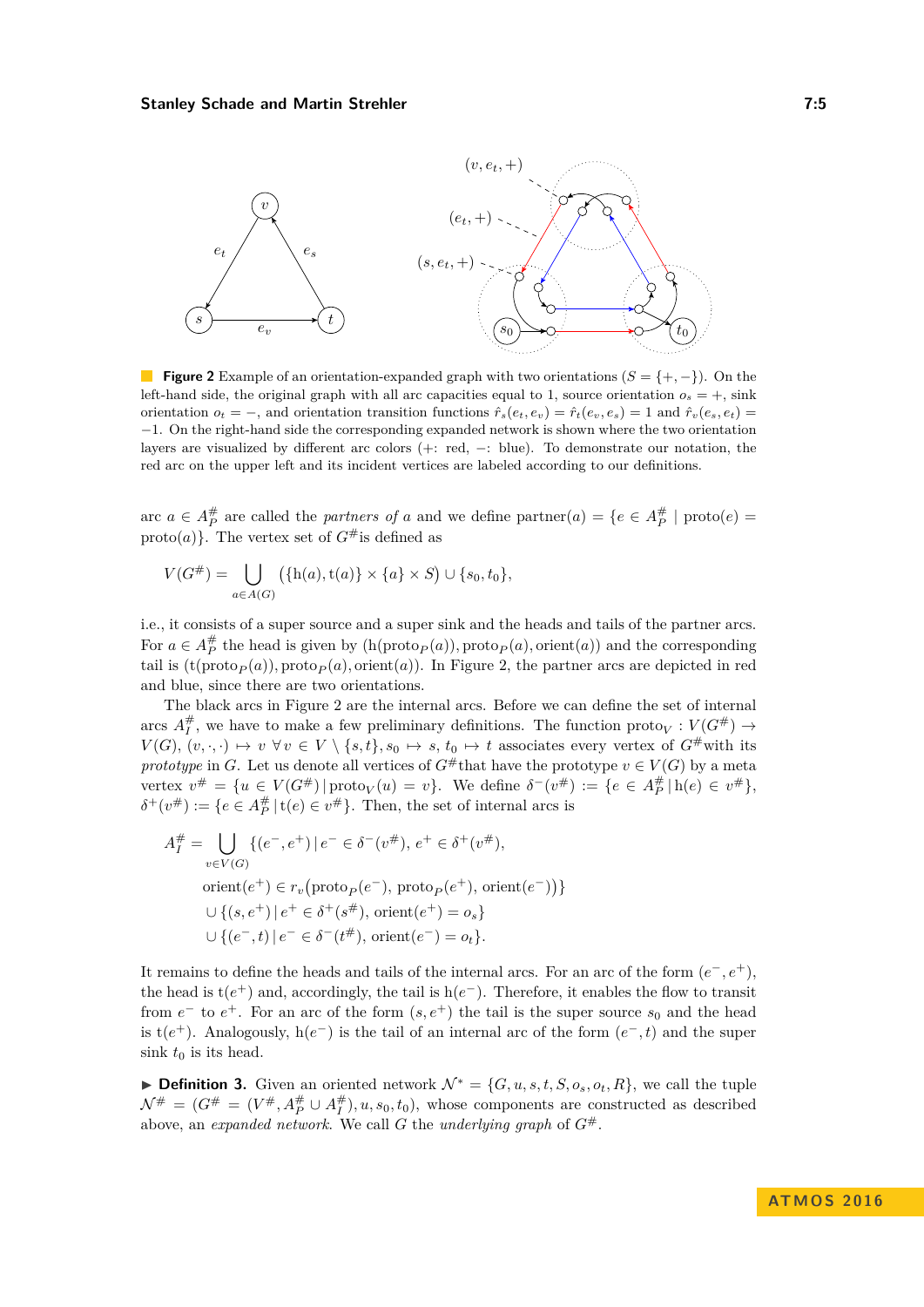#### **7:6 The Maximum Flow Problem for Oriented Flows**

The notion of an expanded graph enables us to formulate the maximum flow problem with orientations as a linear optimization problem.

<span id="page-5-1"></span>**Definition 4.** Given an expanded network  $\mathcal{N}^{\#} = (G^{\#} = (V^{\#}, A^{\#}), u, s_0, t_0)$  and its underlying graph  $G = (V, A)$ , the *directed maximum oriented flow problem* is given by the following linear optimization problem:

<span id="page-5-0"></span>
$$
\max \sum_{e \in \delta^+(s_0)} f(e)
$$
\n
$$
\sum_{e \in \delta^-(v)} f(e)
$$
\n
$$
= \sum_{e \in \delta^+(v)} f(e)
$$
\n
$$
\forall v \in V(G^*) \setminus \{s_0, t_0\}
$$
\n
$$
\sum_{e^{\#}: \text{proto}_P(e^{\#})=e} f(e^{\#})
$$
\n
$$
\leq u(e)
$$
\n
$$
\forall e \in A(G)
$$
\n
$$
\leq 0.
$$
\n(1)

Any feasible solution  $f \in \mathbb{R}_+^{A^{\#}}$  of this problem is called an *(oriented)* flow of  $\mathcal{N}^{\#}$ . It is *integral* iff., additionally,  $f \in \mathbb{Z}^{A^{\#}}$  is true. The value of the objective function val $(f)$  =  $\sum_{e \in \delta^+(s_0)} f(e)$  is called the *value of f*.

Hence, creating the structure of an expanded graph enables us to write the oriented maximum flow problem as an ordinary maximum flow problem with a *coupling constraint* [\(1\)](#page-5-0). Although this seems like a small difference, we will see that is significant. To conclude this section, we show that the description provided by our model is efficient.

**Example 1.** The number of arcs of the expanded graph  $G^{\#}$  is bounded by  $k^2m^2 + (k+2)m$ , *where m is the number of arcs of its underlying graph G* and  $k = |S|$  *is the number of orientations.*

**Proof.** We count the internal arcs within a meta-vertex  $v^{\#}$ , which is the set of all vertices in  $G^{\#}$  that have the same prototype  $v \in V(G)$ , except for the arcs that are incident to  $s_0$  or  $t_0$ . Note that every such arc connects an incoming partner arc of  $v^{\#}$  and an outgoing partner arc. Therefore, their number is bounded by  $|S||\delta^-(v)||S||\delta^+(v)$ . By the Cauchy-Schwartz inequality and the relationship of the Euclidean norm and the Manhattan norm, we obtain the following estimate:

$$
\sum_{i=1}^{|V|} |\delta^-(v)| |\delta^+(v)| \le \sqrt{\sum_{i=1}^{|V|} |\delta^-(v)|^2} \sqrt{\sum_{i=1}^{|V|} |\delta^+(v)|^2} \le \sum_{i=1}^{|V|} |\delta^-(v)| \cdot \sum_{i=1}^{|V|} |\delta^+(v)| = m^2
$$

The vertices  $s_0$  and  $t_0$  are connected to at most  $m$  vertices each and the number of partner arcs is  $k \cdot m$ . Hence, there are no more than  $k^2m^2 + (k+2)m$  arcs in  $G^{\#}$ .

▶ **Theorem 6.** For a fixed number of orientations, the directed oriented maximum flow *problem can be solved in polynomial time.*

**Proof.** There is a formulation as a linear optimization problem. The variables of the problem correspond to the arcs of the expanded graph whose number is bounded by a polynomial of the input size.

 $\blacktriangleright$  Remark. If we do not fix the number of orientations k, the problem can still be solved in polynomial time in some cases. This depends on the encoding of the transition functions. The transition functions map to  $2<sup>S</sup>$ . If the values of the function are saved as *k* bits, the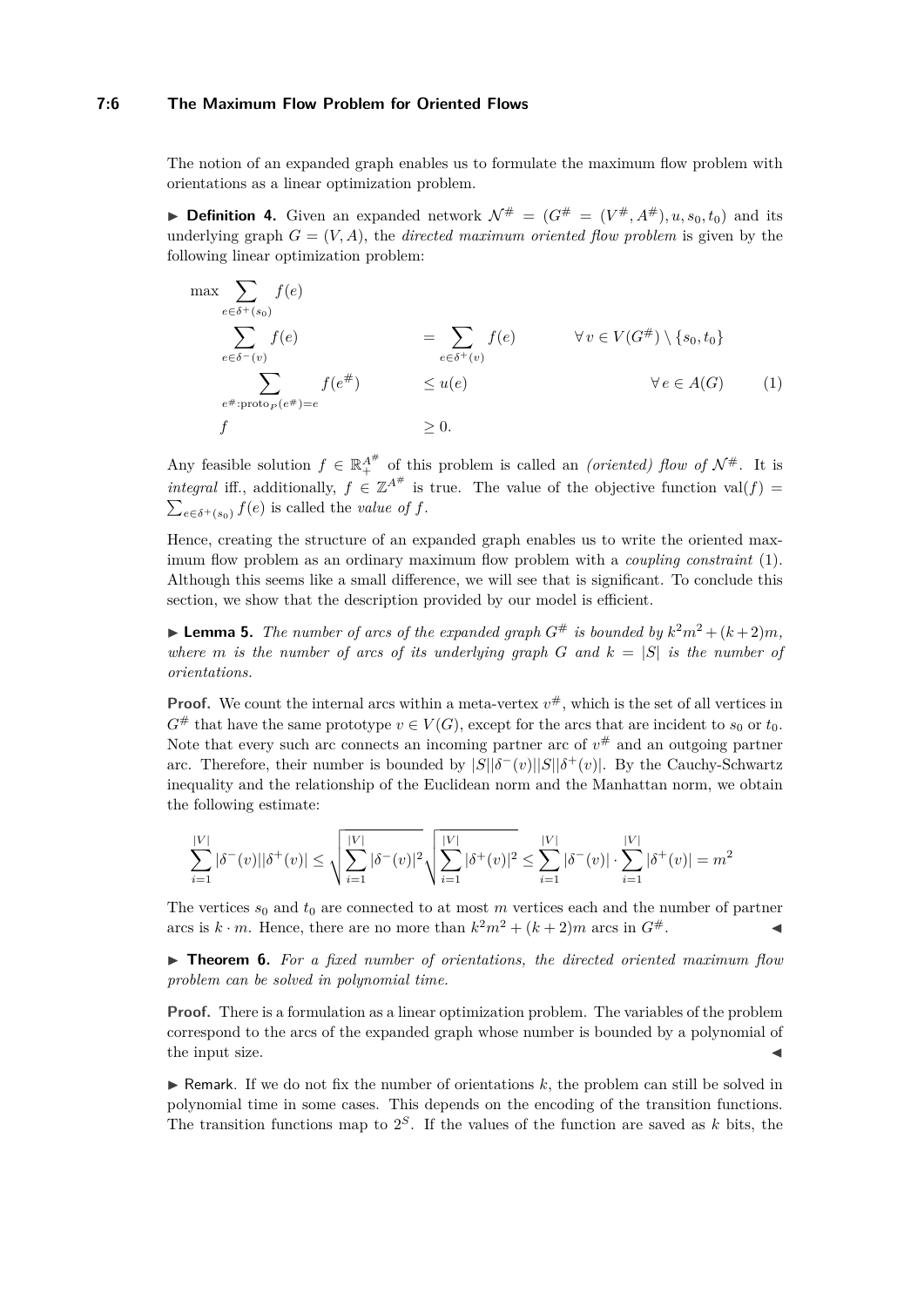#### **Stanley Schade and Martin Strehler 7:7 7:7**

input size is greater than *k* and the problem can be solved in polynomial time. However, for huge *k*, one may prefer to save the values of the functions as a list and, conceivably, their number of elements could be bounded by some constant  $K \in \mathbb{Z}_+$  for the values of all transition functions. Then, we obtain a pseudo-polynomial running time.

# <span id="page-6-0"></span>**4 Properties Of Oriented Flows**

## **4.1 Integrality of Oriented Flows**

▶ **Lemma 7.** *The solution of an instance of the directed oriented maximum flow problem need not be integral, even if the capacities of the underlying oriented network*  $\mathcal{N}^*$  =  $(G, u, s, t, S, o<sub>s</sub>, o<sub>t</sub>, R)$  *are integral.* 

**Proof.** Let *G* be the triangle with the vertices *s*, *t* and *v* and unit capacities. Choose  $S = \{+, -\}, o_s = +, o_t = -$ . Use  $e_w$  to denote the arc that lies opposite to the vertex *w* in the triangle for each  $w \in \{s, t, v\}$ . Then, we choose  $\hat{r}_s(e_t, e_v) = 1$ ,  $\hat{r}_t(e_v, e_s) = 1$  and  $\hat{r}_v(e_s, e_t) = -1$ , that is the orientation only changes at *v*, see Figure [2.](#page-4-0) It is easy to verify that there is a flow of value 0.5. Any quantity of flow that leaves  $s_0$  has to pass  $(e_v, +)$ . So does any quantity of flow that enters  $t_0$  have to pass  $(e_v, -)$ . Using [\(1\)](#page-5-0), we make the following estimate:  $2 \text{ val}(f) \leq f((e_v, +)) + f((e_v, -)) \leq 1$ . Therefore, the oriented flow of value 0.5 is maximum.

 $\triangleright$  Remark. We will later show that the directed two-commodity maximum value flow problem can be solved using a similar instance of the directed oriented maximum flow problem. Even if the capacities for the former problem are integral, there may be no optimal flow which is integral or at least half-integral [\[11\]](#page-12-12). In fact, finding an integral maximum-value twocommodity flow is an  $\mathcal{NP}$ -complete problem [\[5\]](#page-12-7). Thus, these properties are also implied for the directed oriented maximum flow problem.

#### **4.2 Flow Decomposition Theorem**

The well-known flow decomposition theorem is a very useful tool and it can also be applied to oriented flows.

**Figure 1 Figure 1 8** (Flow Decomposition Theorem). If  $\mathcal{N}^{\#} = \{G^{\#}, u, s_0, t_0\}$  *is an expanded network and G its underlying graph, the following is true for any oriented flow f of*  $\mathcal{N}^{\#}$ : *There is a family* P *of paths and a family* C *of cycles, both in G*#*, with associated weights*  $w: \mathcal{P} \cup \mathcal{C} \rightarrow \mathbb{R}_+$ *, such that* 

$$
f(e) = \sum_{P \in \mathcal{P} \cup \mathcal{C} : e \in A(P)} w(P) \quad \forall e \in A(G^{\#}).
$$

*The number of paths and cycles that are required to obtain the above representation does not exceed the cardinality of*  $A(G^{\#})$ *. Moreover, the weight function w can be chosen to be integral if f is integral.*

The full proof is not given here. However, the strategy is the same as for the proof for ordinary flows (cf. [\[1\]](#page-12-13)) because the capacity constraints are not used. Find an  $s_0$ - $t_0$  path or a cycle that carries flow in the expanded graph using depth-first search and remove it, then repeat. This procedure completely eliminates the flow on at least one arc or the excess of the source and the sink in every step.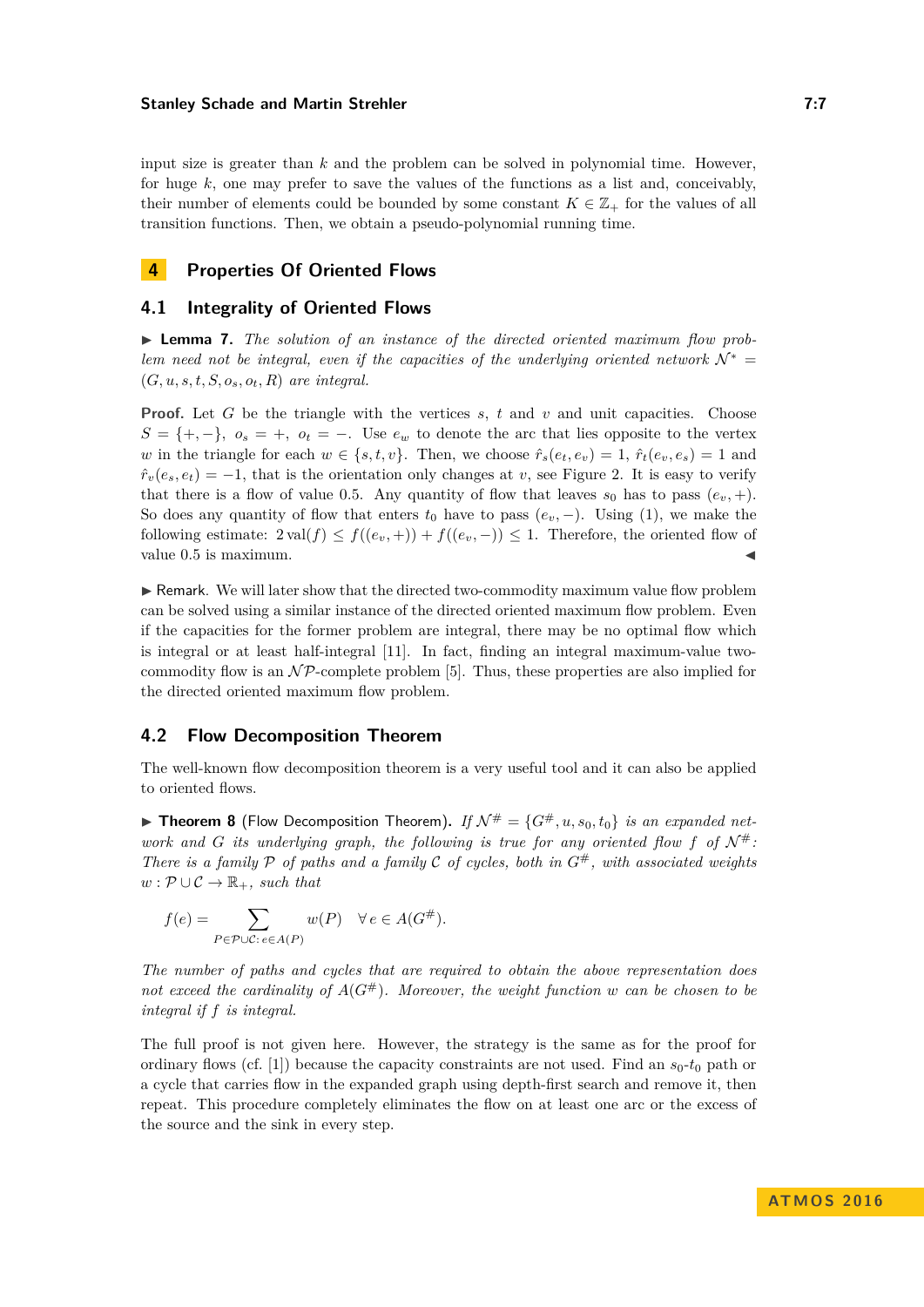#### **7:8 The Maximum Flow Problem for Oriented Flows**

## **4.3 Augmenting Paths**

To check if a flow in an ordinary network is maximum, one usually considers the residual graph and the residual capacity. A path in the residual graph is called an augmenting path and its existence is a necessary and sufficient condition for the maximality of the associated flow. In this section, we will introduce these notions for oriented networks. To make the definition clearer, we will look at the crucial cases first.

Let  $\mathcal{N}^{\#} = (G^{\#} = (V^{\#}, A^{\#}_P \cup A^{\#}_I), u, s_0, t_0)$  be an expanded network with the underlying graph  $G = (V, A)$  and let f denote an oriented flow of  $\mathcal{N}^{\#}$ . To make the exposition less repetitive, all definitions in this subsection are referring to this  $\mathcal{N}^{\#}$  and f, unless specified otherwise. We look for a strategy to improve *f* with respect to the objective function of the directed maximum oriented flow problem (Definition [4\)](#page-5-1). A straightforward idea is to find a path *P* from  $s_0$  to  $t_0$ , such that it contains no arc with with a tight capacity constraint [\(1\)](#page-5-0). For a partner arc  $a^{\#} \in A_P^{\#}$  with the prototype  $a = \text{proto}_P(a^{\#})$ , the constraint is tight iff.

$$
\sum_{e^{\#} \in \text{partner}(a^{\#})} f(e^{\#}) = u(a).
$$

As we will not consider such arcs, we can remove them from the residual graph. Additionally, it should be possible that an augmenting path may use a partner arc or an internal arc *a* that has a non-zero flow  $f(a) > 0$  in the reverse direction. This models that the flow on *a* can be decreased. Hence, we introduce a reverse arc  $a'$ , i.e.,  $h(a') = t(a)$  and  $t(a') = h(a)$ , with the residual capacity  $u_f(a') = f(a)$  to model that we can decrease the flow on *a* using a path. Note that the residual capacity is not shared for reverse arcs, nor do they have partner arcs. To simplify the exposition, let  $A'(G^{\#})$  be the set of reverse arcs of  $A(G^{\#})$ , i.e.,  $\exists a' \in A'(G^#):$  h(*a'*) = *v*, t(*a'*) = *w* ⇔  $\exists a \in A(G^#):$  h(*a*) = *w*, t(*a*) = *v*.

 $\triangleright$  **Definition 9.** The *residual graph of*  $G^{\#}$  *with respect to f* is the graph  $G_f$  with the vertex set  $V(G_f) = V(G^{\#})$  and the arc set

$$
A(G_f) = A(G^{\#}) \setminus \{a \in A_P^{\#} \mid \sum_{e \in \text{partner}(a)} f(e) = u(\text{proto}(a))\}
$$

$$
\cup \{a' \in A'(G^{\#}) \mid f(a) > 0\}.
$$

The *residual capacity function*  $u_f : A(G_f) \to \mathbb{R}_+$  is defined as following. For  $a \in A(G_f) \cap$ *A*(*G*<sup>#</sup>), we have  $u_f(a) = u(a) - \sum_{e \in \text{partner}(a)} f(e)$ . For  $a' \in A(G_f) \cap A'(G^#)$ , we have  $u_f(a') = f(a)$ , *a*' being the reverse arc of *a*. An *augmenting path* is an  $s_0$ -*t*<sub>0</sub> path in  $G_f$ .

 $\triangleright$  **Definition 10.** Let  $G_f$  be the residual graph of  $G^{\#}$  with respect to f and let  $u_f$  denote the residual capacity function. The function  $\varphi_f : A(G_f) \to \mathbb{R}_+$  is a *(feasible) residual flow* in  $\mathcal{N}^{\#}$  iff.

$$
\sum_{e \in \delta_{G_f}^-(v)} \varphi_f(e) = \sum_{e \in \delta_{G_f}^+(v)} \varphi_f(e) \qquad \forall v \in V(G_f) \setminus \{s_0, t_0\}
$$

$$
\varphi_f(a') \le u_f(a') \qquad \forall a' \in A(G_f) \cap A'(G^{\#})
$$

$$
\sum_{e \notin \in A(G_f): \text{proto}(e^{\#})=a} \varphi_f(e^{\#}) \le u_f(a) \qquad \forall a \in A(G).
$$

The *value* of  $\varphi_f$  is  $\text{val}(\varphi_f) = \sum_{e \in \delta_{G_f}^+(s_0)} \varphi_f(e)$ .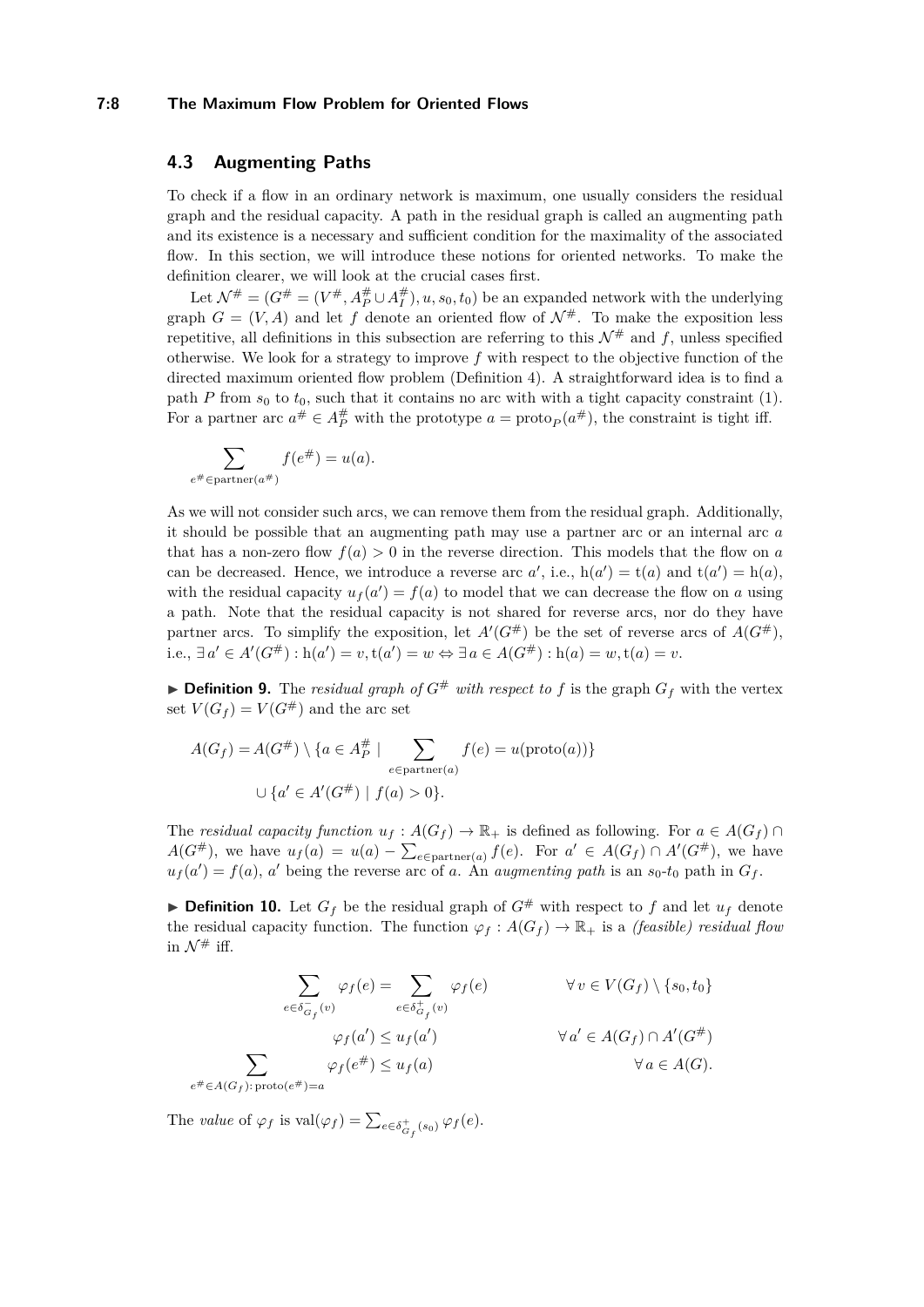<span id="page-8-1"></span>

**Figure 3** Network with orientations  $S = \{+, -\}$  and unit capacities. The right-hand side shows a reduced version of the residual network after augmenting along *s*-*w*1-*v*1-*v*2-*w*2-*t*. The colors indicate the orientation of the flow on the arcs. The dashed red arc does not belong to the residual network. It needs to be unblocked, to obtain another augmenting path.

**► Definition 11.** The binary operation  $\oplus$  takes an oriented flow *f* and a residual flow  $\varphi$ *f* of  $G_f$  and returns a function  $f \oplus \varphi_f : A(G^{\#}) \to \mathbb{R}$  with

$$
f \oplus \varphi_f(a) = \begin{cases} f(a) + \varphi_f(a) & \text{if } a' \notin A(G_f) \\ f(a) + \varphi_f(a) - \varphi_f(a') & \text{if } a \in A(G_f) \text{ and } a' \in A(G_f) \\ f(a) - \varphi_f(a') & \text{if } a \notin A(G_f) \text{ and } a' \in A(G_f). \end{cases}
$$

**► Corollary 12.** For a flow f and a residual flow  $\varphi_f$  in  $\mathcal{N}^{\#}$ , the function  $f \oplus \varphi_f$  of the *above definition is an oriented flow of value val(f*  $\oplus \varphi_f$ ) = *val(f*) + *val*( $\varphi_f$ ) *in*  $\mathcal{N}^{\#}$ .

<span id="page-8-0"></span> $\blacktriangleright$  **Lemma 13.** Let P be an augmenting path in  $\mathcal{N}^{\#}$ , then f is not of maximum value.

**Proof.** Let  $\varepsilon > 0$  and choose  $\varphi(e) = \varepsilon \ \forall e \in A(P)$  and  $\varphi(e) = 0 \ \forall e \in A(G_f) \setminus A(P)$ . Obviously, it fulfills the flow conservation constraint. We define a function  $u_{\text{eff}}: A(P) \rightarrow$  $\mathbb{R}_+ \setminus \{0\}$  on the arcs of *P*. Let  $u_{\text{eff}}(e) = u_f(e)$  for  $e \in A(P) \cap (A_I^{\#} \cup A_P^{\#})$ . If *e* is a partner arc, we choose  $u_{\text{eff}}(e) = \frac{u_f(e)}{|A(P) \cap \text{partner}(e)|}$ . Choosing  $\varepsilon = \min_{e \in A(P)} u_{\text{eff}}(e)$  assures that  $\varphi$ fulfills the capacity constraint. Hence, it is a residual flow. Moreover, it is of positive value. Therefore,  $f \oplus \varphi$  is a flow of higher value than f and, consequently, f is not of maximum value.  $\triangleleft$ 

The result of Lemma [13](#page-8-0) is not very surprising; however, the converse does not hold. Consider the sample instance given in Figure [3.](#page-8-1) The oriented network is given on the left-hand side. By augmenting the flow along  $s-w_1-w_2$ -*t* and  $s-v_1-v_2$ -*t* by one unit each, one obtains an oriented flow of value 2, which is maximum. However, if one decides to augment along  $s-w_1-v_2-w_2-t$  in the beginning, one obtains the residual network on the right-hand side of Figure [3.](#page-8-1) Here, a few vertices have been contracted to simplify the drawing. In this case, there is no path from  $s_0$  to  $t_0$ . To unblock the red dashed arc, which is not part of the residual network, one has to shift the flow along the blue dashed cycle (which is part of the residual network) first. In general, it is not clear along which cycles the flow has to be shifted to improve towards a maximum flow. Therefore, this strategy does not lead to a combinatorial polynomial-time algorithm and, in particular, the lack of an augmenting path in the residual network does not prove the optimality of the corresponding oriented flow.

## <span id="page-8-2"></span>**4.4 Distance Criterion**

The dual problem of the ordinary maximum flow problem is the minimum cut problem. However, since an optimal oriented flow can be fractional, even if all capacities are integral,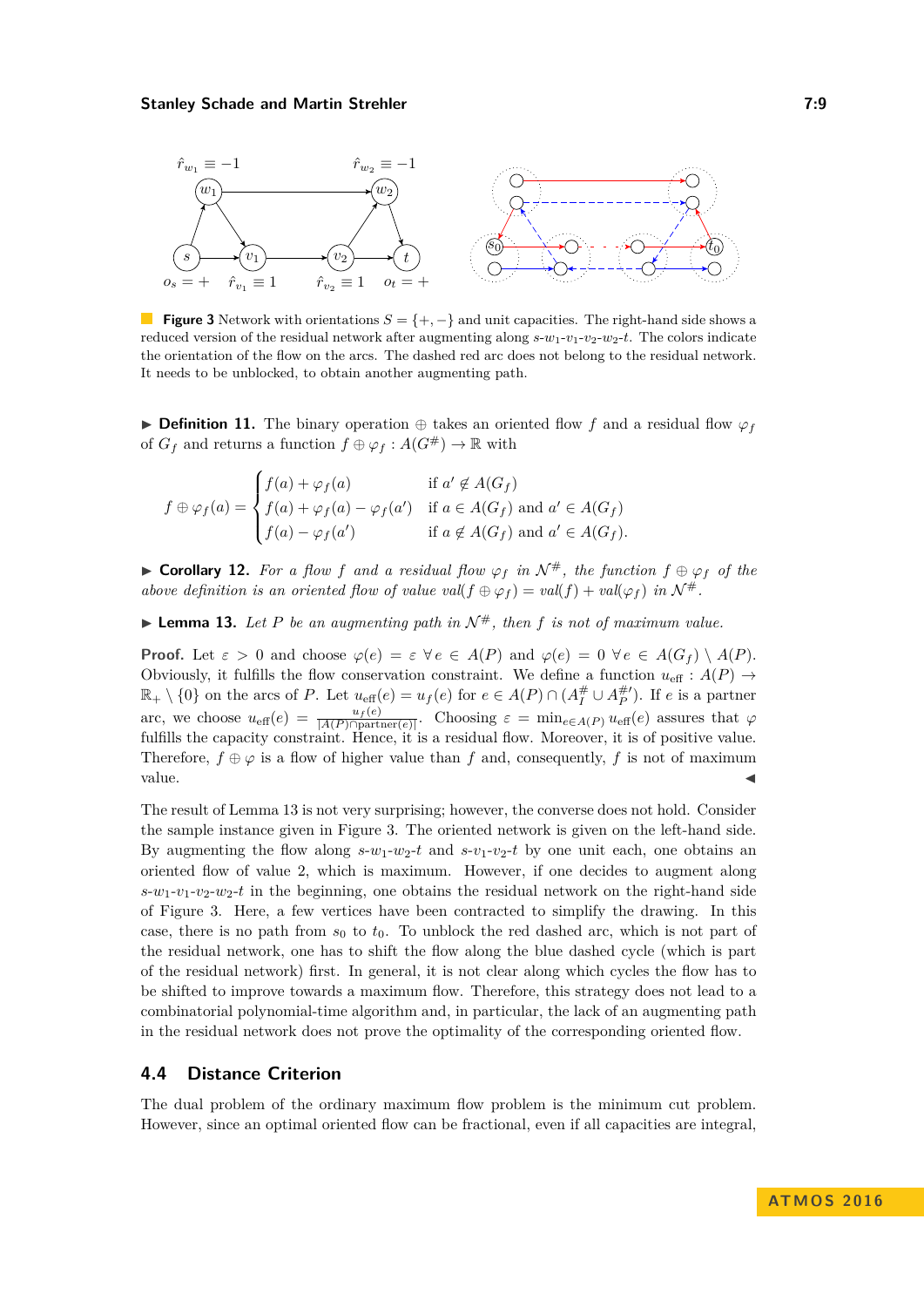#### **7:10 The Maximum Flow Problem for Oriented Flows**

<span id="page-9-0"></span>

**Figure 4** An oriented network with unit capacities and two orientation (+ and −). The source and sink have a positive orientation. The vertices labeled with an exclamation mark negate the orientation, all other vertices preserve it. The right hand figure shows the optimal flow in the simplified expanded network. Assigning length one half to the dashed arcs and zero to all other arcs gives a tight dual bound.

one can deduce that minimum cuts do not provide a tight dual bound. In this subsection, we will inspect the dual problem of the directed maximum oriented flow problem, which is similar to the dual problem of the maximum value multi-commodity flow problem (cf. [\[12\]](#page-12-14)).

Let  $\mathcal{N}^{\#} = \{G^{\#}, u, s_0, t_0\}$  denote an expanded network and *G* its underlying graph. Let P denote the set of all  $s_0$ - $t_0$  paths in  $G^{\#}$ . We construct a matrix  $M \in \mathbb{Z}_+^{A(G) \times \mathcal{P}}$  with

 $M_{e,P}$  = #occurences of an arc with prototype *e* in  $P \quad \forall e \in A(G), P \in \mathcal{P}$ .

We can now formulate the directed maximum oriented flow problem as

$$
\begin{aligned}\n\max \quad & \sum_{P \in \mathcal{P}} \lambda_P \\
\text{s.t.} \quad & M\lambda \le u \\
\lambda \ge 0\n\end{aligned}\n\quad\n\text{and its dual as}\n\quad\n\begin{aligned}\n\min \quad & \sum_{e \in A(G)} u(e)z_e \\
\text{s.t.} \quad & M^T z \ge 1 \\
& z \ge 0.\n\end{aligned}
$$

Because any oriented flow can be decomposed into paths and cycles by the flow decomposition theorem and the cycles do not contribute to the value of the flow, this primal formulation yields the same optimal value as Definition [4,](#page-5-1) although it may restrict the amount of feasible solutions. The dual variables can be interpreted as a length function  $z: A(G) \to \mathbb{R}_+$  on the digraph *G*. Then, the constraints of the dual problem assure that no  $s_0$ - $t_0$  path in  $G^{\#}$  is shorter than 1. Thereby, each partner arc has the length that is assigned to its prototype by *z*. In other words, the constraints assure that the distance  $dist_z^{\#}(s_0, t_0)$  from  $s_0$  to  $t_0$  in  $G^{\#}$  is at least one. Note that the dual variables can be scaled by  $1/\text{dist}^{\#}_z(s_0, t_0)$  to ensure this (unless the distance is 0). Therefore, we obtain the bound

$$
\text{dist}_{z}^{\#}(s_0, t_0) \text{val}(f) \leq z^T u \quad \forall \, z \in \mathbb{R}_+^{A(G)}
$$

for any oriented flow  $f$  in  $\mathcal{N}^{\#}$ . This bound is tight by strong duality. An example is given in Figure [4.](#page-9-0) If the three dashed arcs have a length of 0.5 and all other arcs have length zero, the distance from  $s_0$  to  $t_0$  is 1. One obtains val( $f$ )  $\leq$  3 · 0.5, which is a tight bound, since the optimal flow shown on the right hand of the figure has value 1.5. An ordinary minimum  $s$ -*t* or  $s_0$ -*t*<sub>0</sub> cut only gives an upper bound of value 2.

#### **4.5 Relationship to Multi-Commodity Flow Problems**

Consider a directed graph  $G = (V, A)$  with capacities  $u : A \to \mathbb{R}_+$  and two commodities  $(s_1, t_1)$  and  $(s_2, t_2)$ . We claim that we can find the flow of maximum total value in this network using our formulation of the directed maximum oriented flow problem using the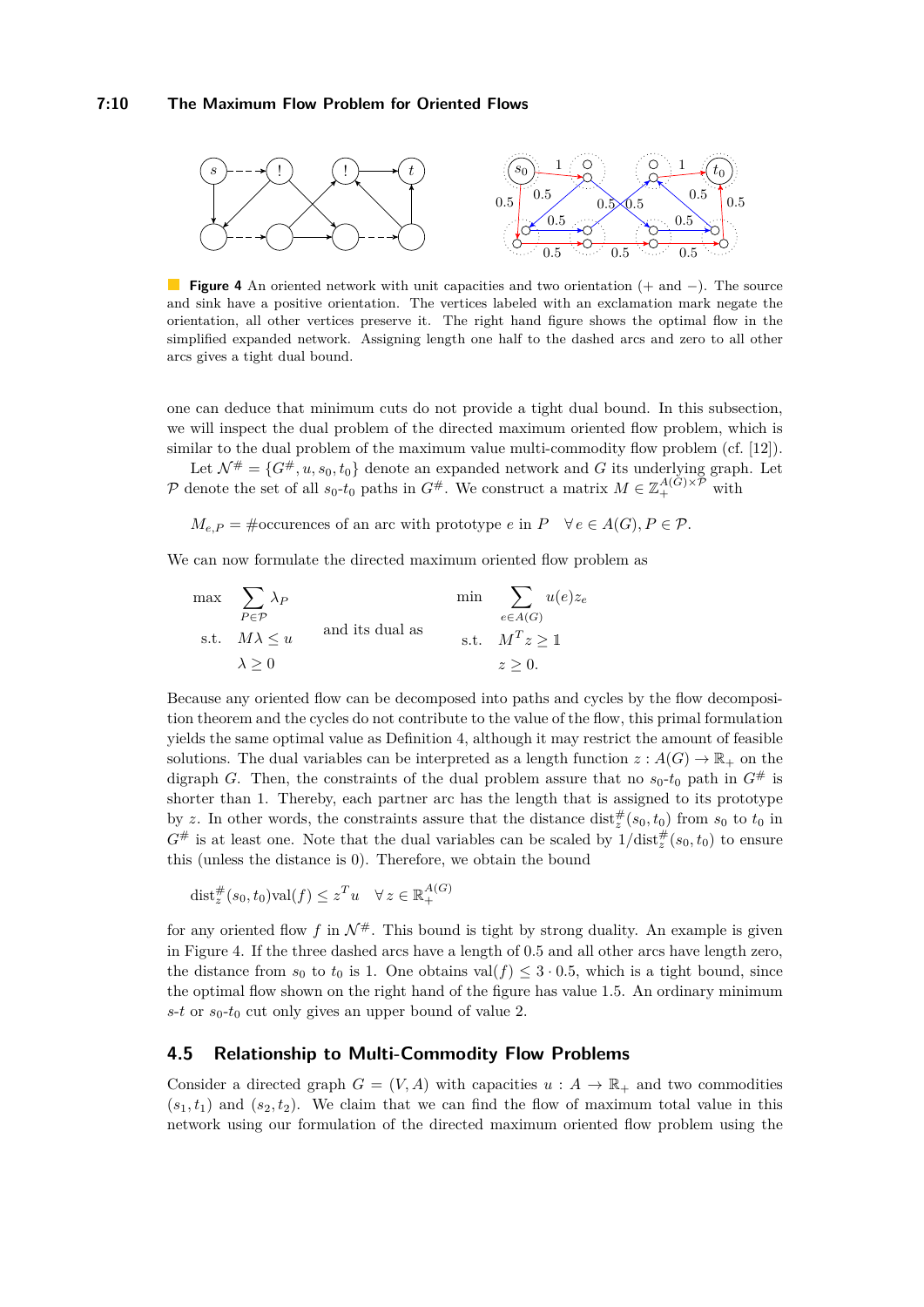

<span id="page-10-1"></span>**Figure 5** Construction to state the maximum-value 2-commodity flow problem as an maximum oriented flow problem.

construction shown in Figure [5.](#page-10-1) We add an artificial source vertex  $s_a$  and the vertex  $s_b$ that we use to split up the orientations. Similarly, we add  $t<sub>b</sub>$  and  $t<sub>a</sub>$ . The modified graph  $G^*$  contains the additional arcs  $(s_a, s_b), (s_b, s_1), (s_b, s_2), (t_1, t_b), (t_2, t_b)$  and  $(t_b, t_a)$  with a sufficient capacity. (Say, for example, an estimate of the value of the total maximum flow in the two-commodity network.) We have two orientations,  $S = \{+, -\}.$  The orientation of the source and the sink is positive,  $o_{s_a} = o_{t_a} = +$ . We set  $\hat{r}_{s_b}((s_a, s_b), (s_b, s_1)) = 1$ ,  $\hat{r}_{s_b}((s_a,s_b),(s_b,s_2)) = -1, \ \hat{r}_{t_b}((t_1,t_b),(t_b,t_a)) = 1 \text{ and } \hat{r}_{t_b}((t_2,t_b),(t_b,t_a)) = -1. \text{ That is,}$ all flow that is emitted by  $s_1$  and absorbed by  $t_1$  has a positive orientation and, likewise, all flow that is emitted by  $s_2$  and absorbed by  $t_2$  has a negative orientation. All other vertices preserve the orientation, i.e.,  $\hat{r}_v(\cdot, \cdot) = 1 \ \forall v \in V(G)$ . This completes the description of the oriented network  $\mathcal{N}^*$ . It is now easy to establish a one-to-one correspondence between an oriented flow in the expanded network  $\mathcal{N}^{\#}$  that we obtain from  $\mathcal{N}^*$  and a two-commodity flow  $(f_1, f_2)$  in the original network. In fact, since all vertices except for  $s_b$  and  $t_b$  preserve the orientation, the expanded network decomposes into two independent parts, one that carries positively oriented flow and one that carries negatively oriented flow. Both fulfill the flow conservation constraint independently. Thus, we can directly regard them as  $f_1$  and  $f_2$ and the coupling constraint [\(1\)](#page-5-0) becomes the capacity constraint of the two-commodity flow.

In Section [1.2](#page-1-1) we introduced a distinction between polynomial time algorithms that are combinatorial, e.g., the augmenting paths method for the maximum flow problem, and linear programming based approaches like the interior points method, which rely on numerics. In this sense, there is no known combinatorial polynomial-time algorithm for the directed maximum-value two-commodity flow problem. In fact, Itai [\[11\]](#page-12-12) showed that one can solve general linear optimization problems using the directed two-commodity flow problem and some combinatorial reductions. Hence, a combinatorial polynomial-time algorithm that solves the directed maximum oriented flow problem would imply such an algorithm for general linear optimization problems. Therefore, it seems unlikely that such an algorithm exists for the directed maximum oriented flow problem.

## <span id="page-10-0"></span>**5 Approximation**

In the previous section, we argued why we do not expect that a fast combinatorial algorithm exists for the directed oriented maximum flow problem. Nevertheless, it is still possible to approximate the problem. In this section, we will apply a technique that is used by Garg and Könemann [\[7\]](#page-12-15) to approximate the multi-commodity flow problem and related problems. Our presentation follows the exposition of their algorithm in [\[12\]](#page-12-14).

The algorithm basically constructs a feasible solution of the dual problem (cf. Section [4.4\)](#page-8-2) and a primal feasible solution. It is then possible to relate the value of the obtained flow with the optimal dual solution. In the beginning all arcs are assigned length  $\delta$ . A shortest source-sink path is found in every iteration. This path is used to route flow from the source to the sink and the arc lengths along the path are increased. Once the obtained arc lengths are feasible, i.e., the distance  $dist_z^{\#}(s_0, t_0)$  from the source to the sink in the expanded graph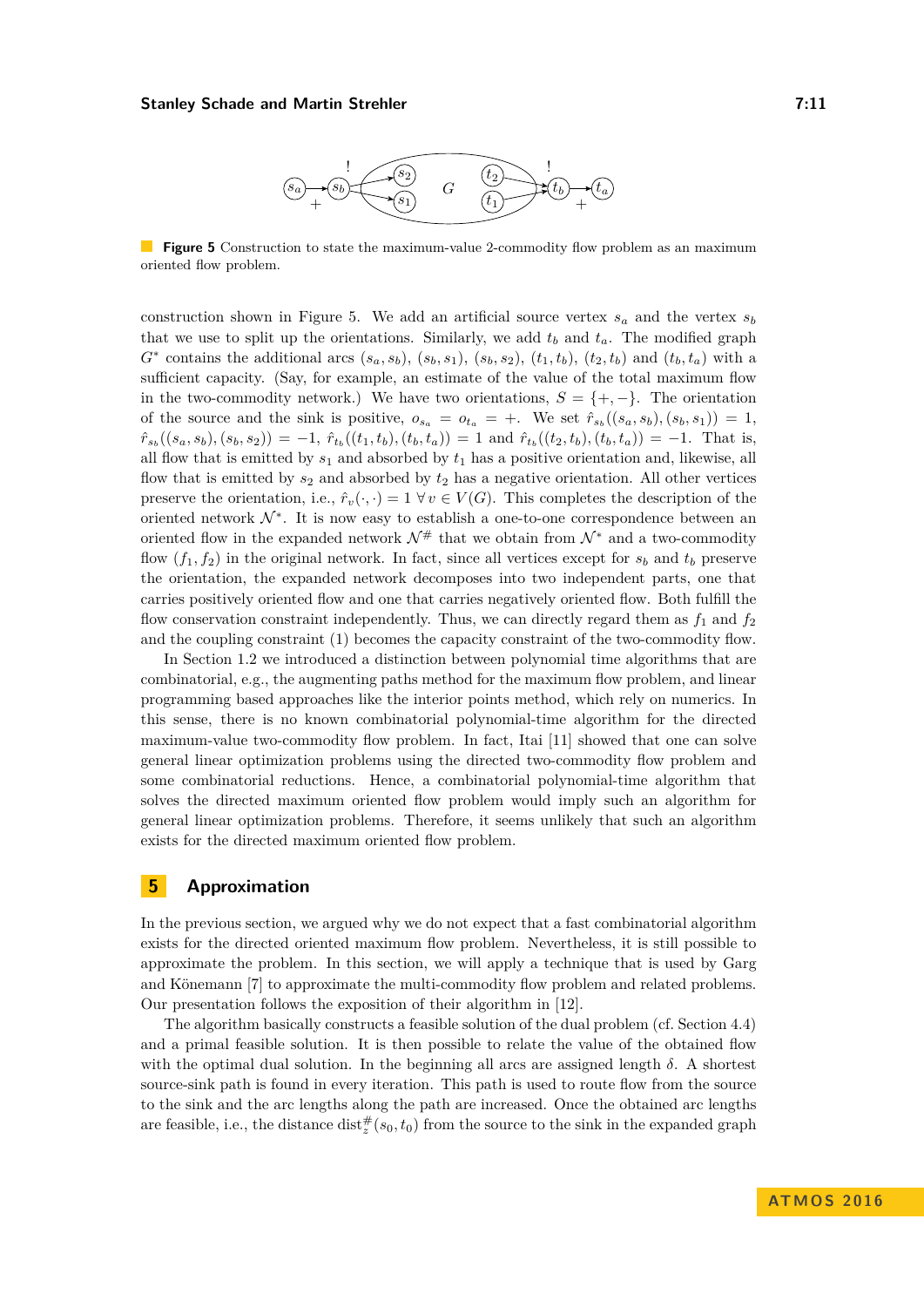**Algorithm 1:** Modified algorithm of Garg and Könemann **Data**:  $\mathcal{N}^* = (G, u, s, t, S, o_s, o_t, R), \mathcal{N}^{\#} = (G^{\#} = (V^{\#}, A_P^{\#} \cup A_I^{\#}), u, s_0, t_0), 0 < \varepsilon \leq \frac{1}{2}$ **Result**: A flow *f* that is approximately maximum (within a factor of  $1 + \varepsilon$ ) **Initialization**:  $f \equiv 0$  is an oriented flow of  $\mathcal{N}^{\#}$ ;  $\delta = (|V^{\#}|(1+\varepsilon))^{-\lceil \frac{5}{\varepsilon} \rceil}(1+\varepsilon);$  $z: A(G) \to \mathbb{R}_+$ ,  $e \mapsto \delta$  is a distance function on *G*; // end of initialization  $\textbf{while} \; dist_z^{\#}(s_0, t_0) < 1 \; \textbf{do}$  $P \leftarrow$  shortest *s*<sub>0</sub>-*t*<sub>0</sub> path in  $G^{\#}$  with respect to *z*; *P*<sup> $\prime$ </sup> ← {*e* ∈ *A*(*G*) | ∃*e*<sup>#</sup> ∈ *A*(*P*) ∩ *A*<sup>#</sup><sub>*P*</sub> : proto<sub>*P*</sub>(*e*<sup>#</sup>) = *e*}; **foreach**  $e \in P'$  **do** visits $(e) \leftarrow |\{e^{\#} \in A(P) \mid \text{proto}_P(e^{\#}) = e\}|;$  $u \leftarrow \min_{e \in A(P')} \frac{u(e)}{\text{visits}(e)}$ // the following may lead to a violation of the capacity constraints Increase *f* by *u* along *P*; **foreach**  $e \in A(P')$  **do**  $z(e) \leftarrow z(e)(1 + \varepsilon \cdot \text{visits}(e) \cdot u/u(e))$ ; **end** Scale  $f$ , such that no capacity constraint is violated anymore;

<span id="page-11-0"></span>is at least 1, the algorithm stops. It is worth mentioning that the flow *f* that is obtained during the iterations of the algorithm need not fulfill the capacity constraints. Instead, after the last iteration, it is scaled such that the capacity constraints are fulfilled, that is by the

inverse of  $\max_{e \in V(G)}$  $\sum_{e \text{#:proto}_P(e^{\#})=e} f(e^{\#})$  $u(e)$  is  $\overline{u(e)}$ . A detailed listing is given in Algorithm [1.](#page-11-0)

To avoid a bare repetition, we refer to Garg and Könemann's paper [\[7\]](#page-12-15) and [\[12\]](#page-12-14) for the full proof of our our approximation result. Here, we only point out the modifications that have to be made to apply their method to the directed oriented maximum flow problem. In Algorithm [1,](#page-11-0) the length and capacity function are not defined on the expanded graph  $G^{\#}$ , but its underlying graph *G*. That is, the algorithm basically runs on *G* and uses  $G^{\#}$ only to determine the paths for routing. This is possible, since the algorithm of Garg and Könemann does not consider commodities as such. It only takes possible source-sink paths, along which the flow can be routed, into account. Thus, we can use the source-sink paths given by the expanded network to determine the routes of the flow. The only problem that arises is that, in the underlying graph, it may look as if a path uses an arc several times because the flow may traverse an arc with different orientations. In this case, the length of the arc in question is increased once and, for the capacity, one has to consider the original capacity divided by the number of visits by the path.

I **Theorem 14.** *Algorithm [1](#page-11-0) returns an oriented flow whose value approximates the optimal value within a factor of*  $1+\varepsilon$  *and it runs in*  $O(\frac{1}{\varepsilon^2}|A(G)|\log(|V^{\#}|)T)$  *time, where T is the time required to compute a shortest*  $s_0$ - $t_0$  *path in*  $G^{\#}$ *. That is, there is a fully polynomial-time approximation scheme for the directed maximum oriented flow problem.*

# **6 Conclusion**

Incorporating orientations into network flow makes the problem of computing maximum flows slightly harder. The problem is still in  $P$ , but since the absence of an augmenting path does not guarantee optimality anymore, there is no obvious combinatorial algorithm. Oriented flows are often a subproblem, e.g., in a container terminal we also have to decide